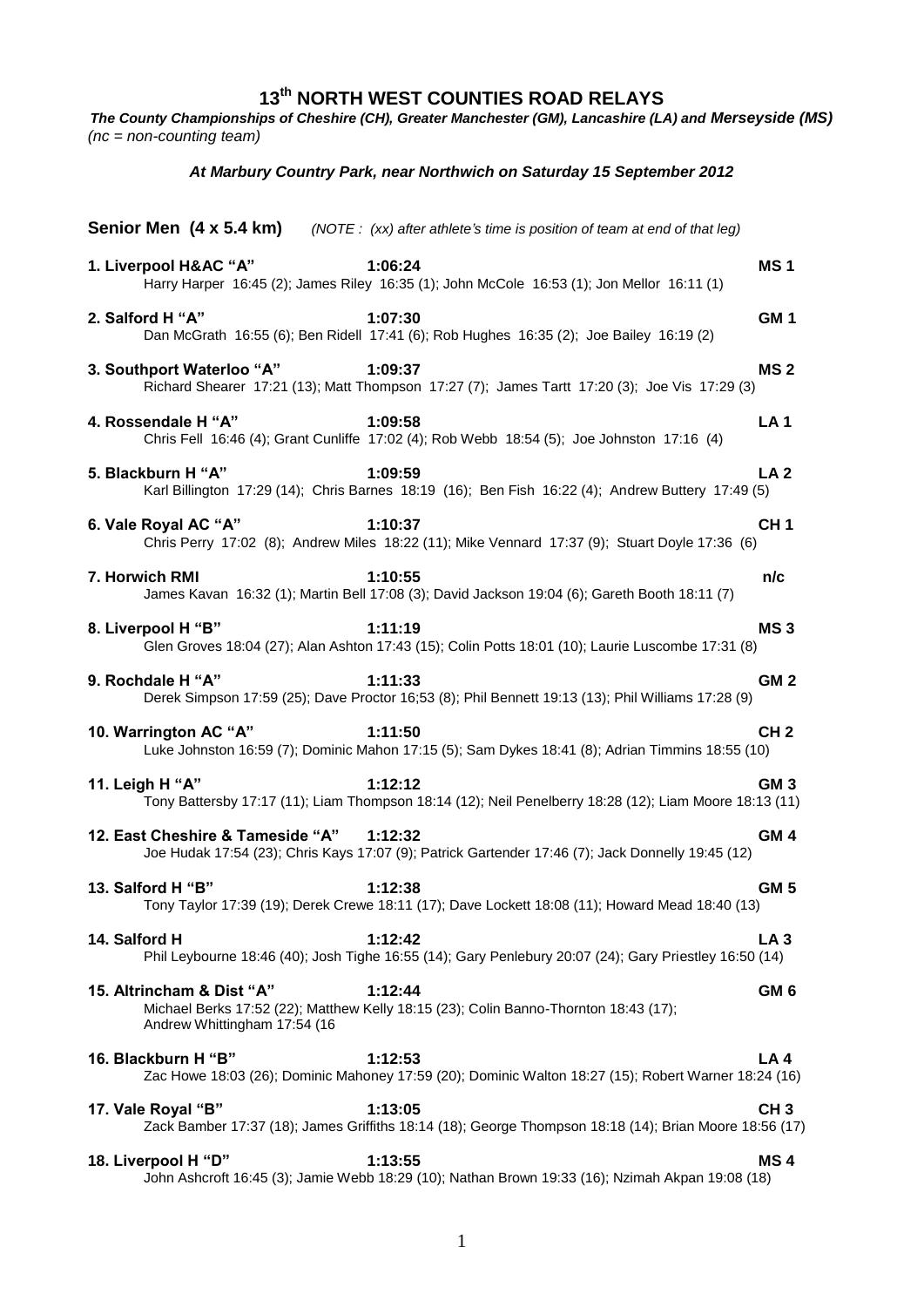| 19. Wirral AC "A"                          | 1:13:59<br>Phil Robertson 18:08 (29); Andrew Gawne 18:13 (25); Joe Johnson 19:22 (23); Mark Hulmston 18:16 (19)       | <b>MS5</b>      |
|--------------------------------------------|-----------------------------------------------------------------------------------------------------------------------|-----------------|
| 20. Penny Lane Striders "A"                | 1:14:10<br>Martin Swenson 17:19 (12); John Connolly 19:08 (27); Neil Kelly 19:56 (28); James McNally 17:47 (20)       | MS <sub>6</sub> |
| 21. South Cheshire H "A"                   | 1:14:13<br>Henry Valentine 18:18 (31); Matt Smith 17:59 (24); Peter Mallison 18:45 (19); Nick Hackett 19:11 (21)      | CH <sub>4</sub> |
| 22. Wilmslow RC "A"                        | 1:14:27<br>Jim Pendrill 18:19 (32); Trevor Morris 18:54 (32); Graham Macneil 18:42 (25); Malcolm Fowler 18:32 (22)    | CH <sub>5</sub> |
| 23. Trafford AC "A"                        | 1:14:41<br>D Ansell 17:57 (24); J Prest 17:45 (13); J Iberra-Medina 19:38 (21); D Byers 19:21 (23)                    | GM <sub>7</sub> |
| 24. Liverpool Pembroke & Sefton            | 1:15:07<br>Alistair Nelson 17:35 (17); Sean Kirkbride 18:29 (21); Kyle Nicholls 19:14 (20); Rob Land 19:51 (24)       | <b>LA 5</b>     |
| 25. Southport Waterloo "B"                 | 1:15:55<br>Gerry Lenehan 18:24 (33); Dave Hamilton 18:18 (29); Mike Morgan 19:58 (29); Rob McGrath 19:15 (25)         | MS <sub>7</sub> |
| 26. Leigh H "B"                            | 1:15:57<br>Tom Knellor 18:13 (30); Phil Williams 18:57 (31); John Howarth 18:54 (27); Alex Urmston 19:53 (26)         | GM <sub>8</sub> |
| 27. Wallasey AC                            | 1:16:08<br>Greg Jones 18:34 (37); Richard Webster 19:01 (33); Anthony Barbat 19:57 (32); John Thelwell 18:36 (27)     | MS <sub>8</sub> |
| 28. Bury AC "A"                            | 1:16:29<br>Mark Shakeshaft 17:31 (16); Luke Harreld 18:22 (19); Josh Williams 19:06 (18); Josh Taylor 21:30 (28)      | GM <sub>9</sub> |
| 29. Blackpool, Wyre & Fylde AC "A" 1:16:45 | Luke Minns 17:11 (9); Adam Weightman 19:18 (28); Liam Craine 19:30 (26); Chris Essex-Crosby 20:46 (29)                | LA <sub>6</sub> |
| 30. Spectrum Striders "A"                  | 1:17:00<br>Graham Houghton 18:04 (28); Chris Millington 19:40 (34); Neil Garnett 20:03 (33); Neil Crompton 19:13 (30) | CH <sub>6</sub> |
| 31. Wesham RR "A"                          | 1:17:02<br>Rob Danson 17:16 (10); Alex Rowe 18:50 (22); Lee Barlow 19:35 (22); Troy Watson 21:21 (31)                 | LA <sub>7</sub> |
| 32. Salford H "C"                          | 1:17:07<br>Graham Chesters 19:41 (46); Glyn Billington 18:20 (36); Graeme Grindrod 19:58 (36); Phil west 19:08 (32)   | <b>GM 10</b>    |
| 33. Vale Royal AC "C"                      | 1:17:20<br>Josh Boyce 20:14 (49); Lewis Healey 18:06 (39); Darren Cottier 19:01 (31); Graham Miles 19:59 (33)         | CH <sub>7</sub> |
| 34. Salford H                              | 1:18:11<br>Jim O'Connor 20:26 (53); Roger Alsop 18:17 (41); Paul Birkett 19:17 (37); Albert Castille 20:11 (34)       | nc              |
| 35. Altrincham & Dist "B"                  | 1:18:16<br>Peter Abraham 19:01 (41); Duncan Wilson 19:37 (40); Adrian fuller 19:18 (35); Dave Livingstone 20:20 (35)  | <b>GM 11</b>    |
| 36. Blackburn H "C"                        | 1:18:39<br>Matt Nuttall 18:29 (36); Mark Almond 19:46 (37); Danny Maynard 20:17 (38); Steve Foley 20:07 (36)          | LA <sub>8</sub> |
| 37. Eat Cheshire & Tameside "B"            | 1:19:23<br>James Mottershead 19:06 (42), Gary Matthews 18:48 (35); Phil Jacques 18:01 (34); John Bowker 23:28 (37)    | <b>GM 12</b>    |
| 38. Macclesfield H                         | 1:19:51<br>James Noakes 17:31 (15); Keith Mullholland 21:32 (43); Steve Lomas 22:39 (50); Mark walker 18:09 (38)      | nc              |
| 39. Wilmslow RC "B"                        | 1:19:53<br>Andrew Whittingham 18:44 (39); Graham Screawn 20:34 (44); Barry Archbold 20:04 (40); Ray Eagle 20:31 (39)  | CH <sub>8</sub> |
| 40. Southport Waterloo "C"                 | 1:19:55<br>Peacock 21:24 (63); Dunn 19:50 (54); Clansey 19:51 (45); Goddard 18:50 (40)                                | MS <sub>9</sub> |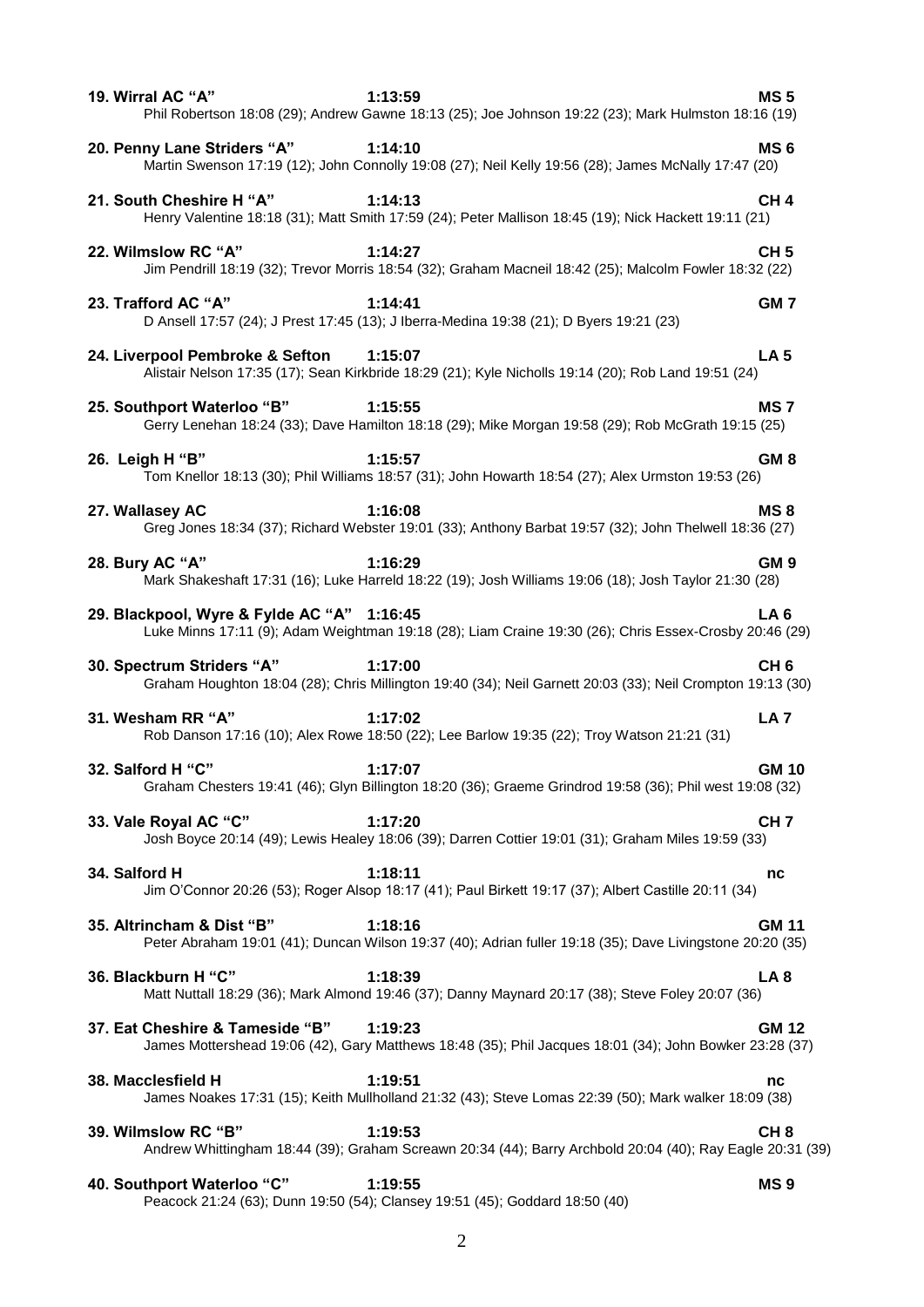| 41. Rossendale H "B"                        | 1:20:00<br>Danny Walsh 19:29 (43); Anthony Dalton 18:49 (38); Brian Bradshaw 21:00 (39); Steve Duxbury 20:42 (41)     | <b>LA 9</b>     |
|---------------------------------------------|-----------------------------------------------------------------------------------------------------------------------|-----------------|
| 42. West Cheshire AC                        | 1:20:06<br>Andrew Clague 19:56 (48); Mark Davies 18:45 (46); Chris Smith 21:51 (49); Dave Alexander 18:34 (42)        | CH <sub>9</sub> |
| 43. Wilmslow RC                             | 1:21:23<br>Rob Downs 17:44 (20); Paul Garnett 21:04 (42); Rob Gilbert 21:13 (42); Andy watts 21:22 (43)               | nc              |
| 44. Altrincham & Dist "C"                   | 1:21:26<br>Graham Harrison 20:51 (58); Matt Billingham 20:18 (52); Andy Pickford 20:08 (47); Steve Renny 20:09 (44)   | <b>GM 13</b>    |
| 45. Penny Lane Striders "B"                 | 1:21:41<br>Dave Lovatt 20:42 (55); Lyndon Easthope 20:28 (53); Derek Ashcroft 20:46 (52); Nigel Grant 19:45 (45)      | <b>MS10</b>     |
| 46. Leigh H "C"                             | 1:21:56<br>Martin Jones 20:21 (52); Jamie Hunter 19:59 (48); John Indricks 20:00 (43); Duncan McCasick 21:36 (46)     | <b>GM 14</b>    |
| 47. Liverpool Pembroke & Sefton "A" 1:22:07 | Warren Turner 19:49 (47); Greg Callaghan 20:10 (47); Matt Thompson 19:33 (41); Robbie Wood 22:35 (47)                 | <b>MS11</b>     |
| 48. Vale Royal "D"                          | 1:22:17<br>John Thompson 20:15 (50); Tony Archer 21:01 (55); Scott Bamber 20:09 (48); Tom Annable 20:52 (48)          | <b>CH 10</b>    |
| 49. Liverpool H "C"                         | 1:22:55<br>Luke Towers 17:48 (21); Lee Midghall 19:18 (30); Sion Williams 19:47 (30); Patrick Henley 26:02 (49)       | <b>MS12</b>     |
| 50.Spectrum Striders "B"                    | 1:23:00<br>Chris Dawson 20:34 (54); Phil Daintith 21:10 (56); Julian Spencer 20:24 (53); Ian Bamber 20:52 (50)        | <b>CH 11</b>    |
| 51. Rochdale H "B"                          | 1:23:12<br>lan Stainthorpe 21:28 (66); Nick Barton 20:49 (61); Brian Moore 21:39 (59); lan Roberts 19:16 (51)         | <b>GM 15</b>    |
| 52. St Helens Sutton "A"                    | 1:23:16<br>Jamie White 18:27 (35); Jake Healey 22:06 (49); Andy O'Connor 21:21 (51); Ian White 21:22 (52)             | <b>MS13</b>     |
| 53. Lytham St Annes "A"                     | 1:23:31<br>Terry Hellings 22:10 (72); Thomas Howarth 19:51 (60); Steve Quarmby 21:19 (57); Graham Webster 20:11 (53)  | <b>LA 10</b>    |
| 54. Leigh H "D"                             | 1:23:50<br>Alex Urmston 21:39 (68); Jimmy Cooke 21:18 (64); Adam Howarth 20:41 (58); Tom Hendon 20:12 (54)            | <b>GM-16</b>    |
| 55. Wesham RR "B"                           | 1:24:13<br>John Bertenshaw 21:27 (65), Alan Glasgow 22:06 (66); John Collier 20:48 (60); Gary De Banke 19:52 (55)     | <b>LA 11</b>    |
| 56. Salford H "D"                           | 1:24:24<br>Callun Corneille 21:14 (63); Sean Cordell 20:43 (59); Stan Curran 21:23 (56); Russ Derbyshire 21:04 (56)   | <b>GM 17</b>    |
| 57. Wirral AC "B"                           | 1:24:33<br>Peter Scarrett 18:41 (38); Roanan Kearney 20:56 (45); Peter Kilgallon 21:34 (46); Nigel Pratten 23:22 (57) | <b>MS14</b>     |
| 58. Manchester H                            | 1:24:53<br>David Henshaw 22:17 (73); Andy Parsonage 22:16 (69); Liam Bartlett 21:59 (63); Ed Fazakerley 18:21 (58)    | <b>GM 18</b>    |
| 59. Spectrum Striders "C"                   | 1:25:12<br>Karl Steinegger 19:30 (44); Scott Liddell 21:13 (50); Kenny Forster 21:45 (54); Andy Garnett 22:44 (59)    | <b>CH 12</b>    |
| 60. Bury AC "B"                             | 1:25:27<br>Les Smalley 20:50 (57); Dace Cole 19:55 (51); Simon Wootton 19:48 (44); Nigel Brady 24:54 (60)             | <b>GM 19</b>    |
| 61. South Cheshire H "B"                    | 1:26:31<br>Tony Wardle 21:44 (70); Simon walker 23:08 (70); Rob Valentine 21:16 (61); Sean Dyer 20:23 (61)            | <b>CH 13</b>    |
| 62. Salford H "E"                           | 1:29:22<br>Mike Wakefield 21:09 (61); Dave Shaw 21:22 (62); Steve Jones 21:40 (62); Ron Warrender 23:11 (62)          | <b>GM 20</b>    |
|                                             | 3                                                                                                                     |                 |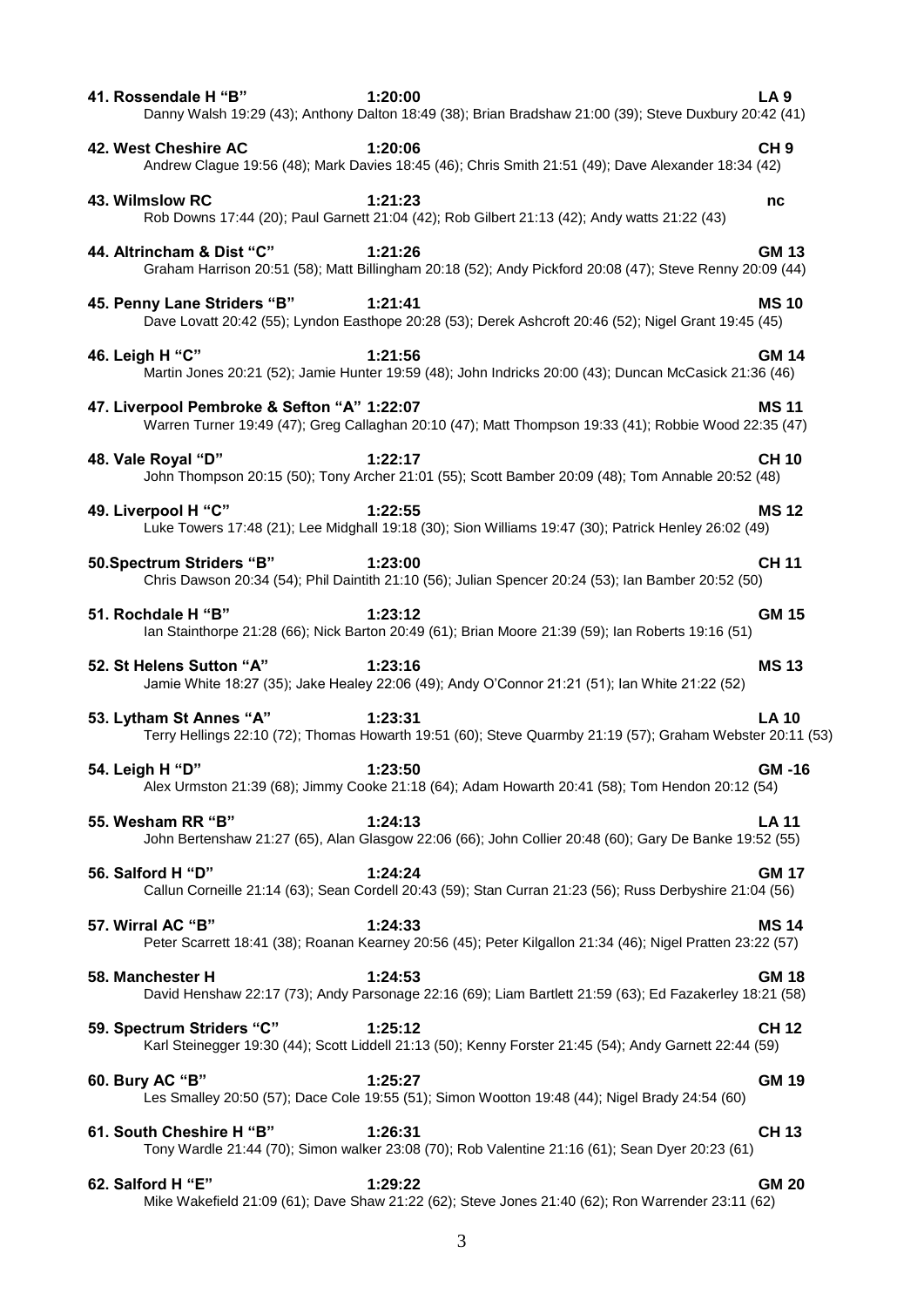| 63. Hyndburn AC<br>1:30:49<br>Nick Hutchinson 24:11 (76); Stephen Sumner 23:48 (73); Jacob Boyle 19:39 (66); Jason Conchie 23:11 (63)                   | <b>LA 12</b>       |
|---------------------------------------------------------------------------------------------------------------------------------------------------------|--------------------|
| 64. Penny Lane Striders "C"<br>1:31:15<br>Rod Hardwick 22:37 (74); Dave Lynan 23:47 (72); Andy Kealey 23:36 (70); Dean Connolly 21:15 (64)              | <b>MS15</b>        |
| 65. Blackpool Wyre & Fylde "B"<br>1:31:34<br>Gary Johnston 22:03 (71); Derek Crane 23:08 (71); Nick Hume 23:19 (67); Reg Smallbone 23:04 (65)           | <b>LA 13</b>       |
| 66. Blackburn H "D"<br>1:33:15<br>Allan Hartley 21:04 (59); Richard Taylor 23:16 (68); John Cookson 23:00 (65); Chris Fay 25:55 (66)                    | <b>LA 14</b>       |
| 67. Vale Royal "E"<br>1:33:20<br>Dave Shepherd 20:18 (51); John Clarke 22:18 (63); Richard Pettitt 23:58 (64); Paul Hudson 26:46 (67)                   | <b>CH 14</b>       |
| 68. Spectrum Striders "D"<br>1:33:25<br>Graham Driver 21:43 (69); Brad Ehlen 22:03 (67); Neville Griffiths 25:32 (69); Guy Lambert 24:07 (68)           | <b>CH 15</b>       |
| 69.Salford H "F"<br>1:37:07<br>Vin Murphy 24:23 (77); Tommy Daniels 23:49 (75); Roland Bowness 24:40 (72); Sid Sacks 24:15 (69)                         | <b>GM 21</b>       |
| 70. Penny Lane Striders "D"<br>1:38:12<br>Eamonn Brady 24:27 (78); Graham Hussey 23:41 (74); Greg Hocking 23:48 (71); Tommy Burke 26:16 (70)            | <b>MS16</b>        |
| 71. Blackpool Wyre & Fylde "C"<br>1:46:41<br>Norman Greenwood 30:19 (79); Terry westhead 24:20 (77); John Winters 27:25 (74); Alan Wilkinson 24:37 (71) | <b>LA 15</b>       |
| 1:49:21<br>72. Lytham St Annes "B"<br>Roy Stevens 23:49 (75); Greg Oulton 26:28 (76); Bill Lock 28:18 (73); Andrew Sneddon 30:46 (72)                   | <b>LA 16</b>       |
| Incomplete teams:                                                                                                                                       |                    |
| <b>Trafford</b><br>G Woodcock 20:45 (56); M Evans 21:03 (57); E Hickling 21:25 (55)                                                                     | <b>GM</b>          |
| St Helens Sutton "B"<br>Maurice Collins 21:06 (60); Ian Hayburn 20:46 (58); Stan Erlam 27:13 (68)                                                       | ΜS                 |
| <b>Sale H Manchester</b><br>Simon Mills 18:26 (34); Michael Kilmartin 17:57 (26)                                                                        | <b>CH</b>          |
| Liverpool Pembroke Sefton "B"<br>Kevin Carroll 21:29 (67); Mark Bleasdale 21:43 (65)                                                                    | МS                 |
| <b>Warrington AC "B"</b><br>Paul Dodsworth 19:33 (45)                                                                                                   | CН                 |
| <b>Wilmslow RC "C"</b><br>Nick Bishop 21:13 (62)                                                                                                        | <b>CH</b>          |
| Ineligible (Liverpool H)<br>R Challinor 16:48 (5); D Mountford 16:37 (2); R Challinor 17:23; D Mountford 16:55                                          | <b>North Wales</b> |
| Under 17 Men $3 \times 5.4$ km                                                                                                                          |                    |
| 52:08<br>1. Liverpool H "A"<br>Matthew Wigelsworth 17:26 (4); Abdulqani Sharif 18:02 (1); Matthew Shirling 16:40 (1)                                    | MS <sub>1</sub>    |
| 2. Preston H "A"<br>53:23                                                                                                                               | <b>LA1</b>         |

| 3. Vale Royal "A" | 55:12                                                                 | CH 1 |
|-------------------|-----------------------------------------------------------------------|------|
|                   | Matt Sheen 17:22 (3); Dan Morrison 19:04 (3); Sam Whitehead 18:46 (3) |      |

Patrick Dever 17:15 (1); Elliot Roberts 18:18 (2); Jamaine Colman 17:50 (2)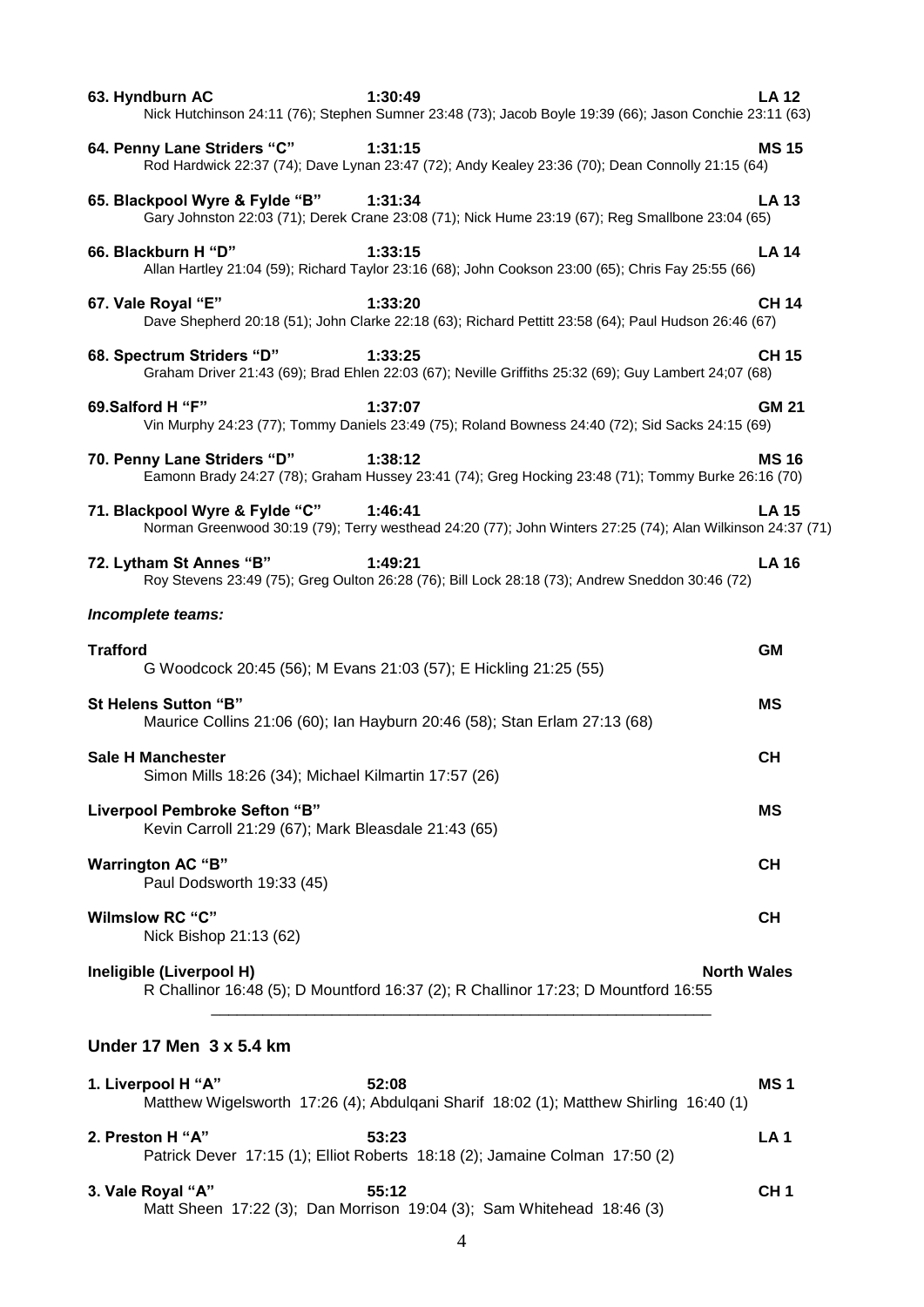| 4. Liverpool H "B"<br>55:22<br>Kristian Quinn 18:48 (12); Callum Grant 18:33 (5); Owen Sharp 18:01 (4)              | MS <sub>2</sub> |
|---------------------------------------------------------------------------------------------------------------------|-----------------|
| 5. Liverpool H "C"<br>56:44<br>Daniel Jarvis 17:36 (5); Lee Dobson 19:22 (4); Chris Manning 19:46 (5)               | MS <sub>3</sub> |
| 6. Wirral AC "A"<br>57:28<br>Richard Evans 17:21 (2); Chris White 20:00 (6); Kieran Morgan 20:07 (6)                | MS <sub>4</sub> |
| 7. Preston H "B"<br>58:18<br>Sandy Kelly 18:41 (11); Daniel Whitlock 19:45 (9); Luke Penswick 19:52 (7)             | LA 2            |
| 8. Warrington AC "A"<br>58:45<br>Cameron Field 17:59 (6); Liam Burthem 22:13 (11); Chris Fance 19:33 (8)            | CH <sub>2</sub> |
| 9. Bury AC<br>58:55<br>Nathan Millican 19:58 (17); Ben Heywood 19:59 (15); Jack Brown 18:58 (9)                     | GM <sub>1</sub> |
| 10. Blackburn H<br>59:15<br>Jack Hindle 18:54 (14); Robert Wong 20:22 (12); Joseph Howe 19:59 (10)                  | LA <sub>3</sub> |
| 11. Vale Royal AC "B"<br>59:24<br>Patrick Stradling 19:49 (16); Luke Cockerton 20:08 (14); Ben McIntosh 19:27 (11)  | CH <sub>3</sub> |
| 12. Southport Waterloo "A"<br>1:01:07<br>Andrew Kershaw 18:36 (9); Jonathan Foster 19:45 (8); Gary Clark 22:46 (12) | <b>MS5</b>      |
| 13. Rossendale H<br>1:01:27<br>Matthew Harris 18:39 (10); Robert Savage 21:27 (16); Alton Fowley 21:21 (13)         | LA 4            |
| 14. Stockport H "A"<br>1:02:03<br>Joe Arden 18:28 (8); Rob Ward 20:16 (10); Tom Dent 23:19 (14)                     | GM <sub>2</sub> |
| 15. East Cheshire "A"<br>1:03:08<br>Tom McGuinness 20:59 (18); Adam Hoyles 20:43 (17); Max Hobson 21:26 (15)        | GM <sub>3</sub> |
| 16. Preston H "C"<br>1:04:51<br>Dougie Ashcroft 22:06 (19); Sam Williams 20:45 (18); Aidan Bermingham 22:00 (16)    | <b>LA 5</b>     |
| <b>Incomplete teams</b>                                                                                             |                 |
| <b>Stockport H</b><br>Kevin Acton 18:05 (7); Simon Chadwick 19:52 (7)                                               | nc              |
| <b>Pendle AC</b><br>Matt Dutton 19:01 (15); Josh Ingham 20:35 (13)                                                  | LA              |
| Vale Royal "C"<br>Tim Morris 18:50 (13);                                                                            | <b>CH</b>       |
| <b>West Cheshire</b><br>Niall Harrison 23:17 (20)                                                                   | CН              |
| Under 15 Boys 3 x 2.7 km                                                                                            |                 |
| 1. Warrington AC<br>26:43<br>Daniel Evans 8:33 (1); Leighton Sharman 9:18 (1); Robert Dykes 8:52 (1)                | CH <sub>1</sub> |

| 2. Preston H "A" | 26:59                                                                  | LA 1 |
|------------------|------------------------------------------------------------------------|------|
|                  | Chris Durney 8:48 (2); Andy Moffatt 9:25 (4); Fabrice Lisella 8:46 (2) |      |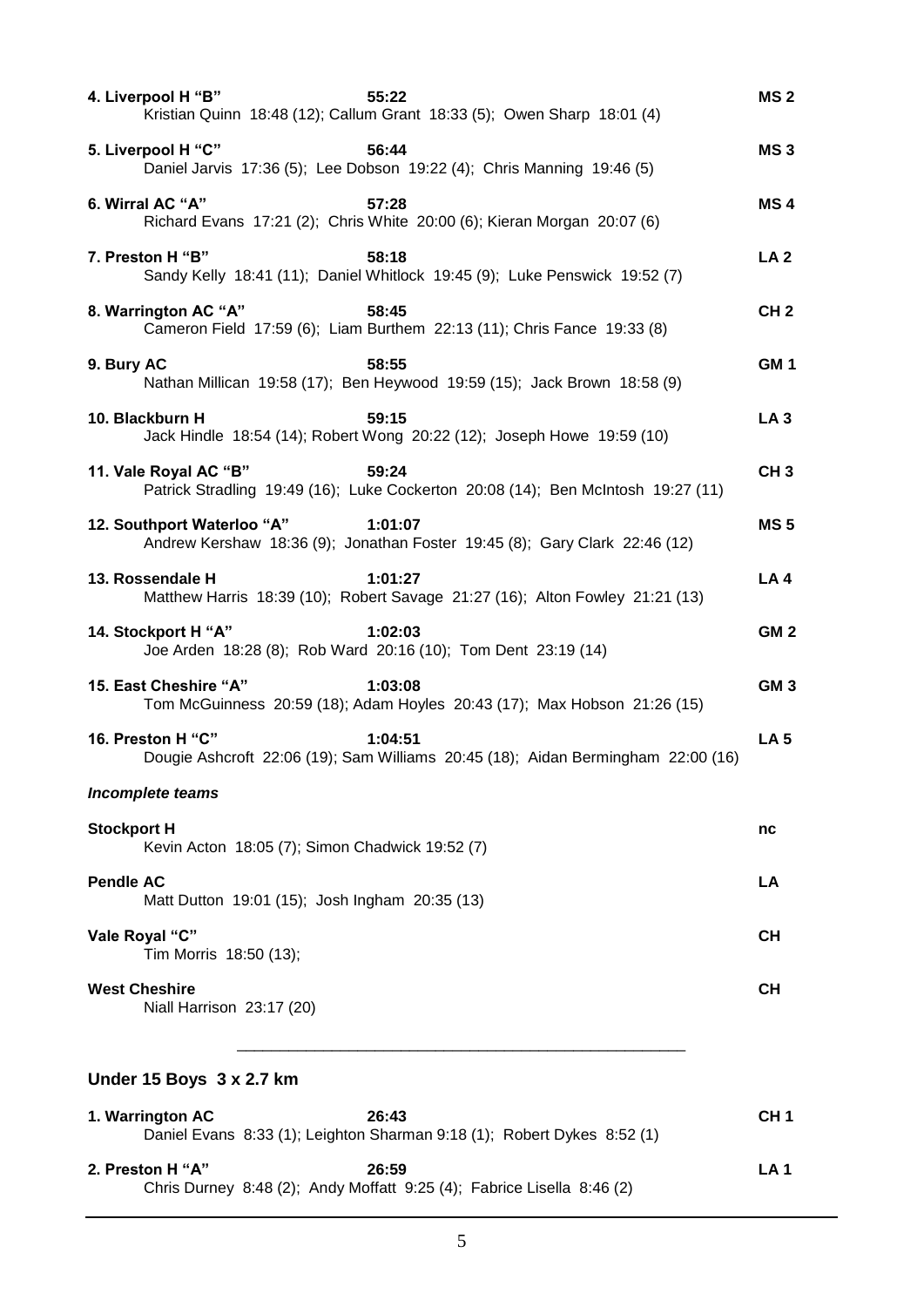| 3. Manchester H                                                              | 27:27<br>Donnacha Maguire 9:01 (4); Sam Tarry 9:08 (3); Thomas Taylor 9:18 (3)             | GM <sub>1</sub> |
|------------------------------------------------------------------------------|--------------------------------------------------------------------------------------------|-----------------|
| 4. Liverpool H "A"                                                           | 27:45<br>Tom Clarke 8:53 (3); Tom Rogerson 9:14 (2); Christian Woods 9:38 (4)              | <b>MS1</b>      |
| 5. Vale Royal AC "A"                                                         | 27:48<br>Will Parsons 9:20 (9); Will Nowell 9:10 (5); Matt Rowlinson 9:18 (5)              | CH <sub>2</sub> |
| 6. Stockport H "A"                                                           | 28:06<br>Shay Ward 9:19 (8); Jay Wood 9:22 (7); Jay Hornby 9:25 (6)                        | GM <sub>2</sub> |
| 7. East Cheshire & Tameside "A"                                              | 28:12<br>Luke Piper 9:10 (5); George Lewis 9:23 (6); Patrick O'Brien 9:39 (7)              | GM <sub>3</sub> |
| 8. Pendle AC "A"                                                             | 28:20<br>Matt Barnes 9:11 (6); Tiarnan Crorken 9:37 (8); James Marchant 9:32 (8)           | LA <sub>2</sub> |
| 9. Crewe & Nantwich "A"                                                      | 28:30<br>Josh Betteley 9:14 (7); Fred Dobberson 10:01 (12); Jacob Brown 9:15 (9)           | CH <sub>3</sub> |
| 10. West Cheshire                                                            | 28:46<br>Zack Holland 9:29 (15); Cameron Weaver 9:24 (10); Chris Harrop 9:53 (10)          | CH <sub>4</sub> |
| 11. Preston H "B"                                                            | 29:17<br>Robert Bryning 9:33 (16); Ethan Darr 9:53 (14); Paul Blezard 9:51 (11)            | LA <sub>3</sub> |
| 12. St Helens Sutton                                                         | 29:35<br>James Lee 9:23 (11); Adam Woosey 9:34 (11); Joe Hill 10:38 (12)                   | <b>MS2</b>      |
| 13. Blackburn H                                                              | 29:45<br>Byron Abbott 9:27 (12); Thomas Harbour 9:24 (9); Sam Charnley 10:54 (13)          | LA 4            |
| 14. Liverpool H "B"                                                          | 29:50<br>Ryan Doubtfire 9:23 (10); Elliott Colman 10:14 (15); Sean Keyes 10:13 (14)        | MS <sub>3</sub> |
| 15. Rossendale H                                                             | 30:01<br>Marcus Preedy 9:40 (18); Troy Nuttall 10:20 (16); Conner Richardson 10:01 (15)    | <b>LA 2</b>     |
| 16. Southport Waterloo                                                       | 30:11<br>Tom Shearer 9:39 (17);' Harry Peacock 10:57 (18); Jack Lenahan 9:35 (16)          | MS <sub>4</sub> |
| 17. Pendle AC "B"                                                            | 30:11<br>Thomas Marchant 9:28 (13); Morgan Ratcliffe 9:56 (13); Matthew Burrows 10:47 (17) | LA <sub>3</sub> |
| 18. Wirral AC "A"                                                            | 31:08<br>Mike Smith 9:28 (14); George Patterson 11:27 (19); Alex McBain 10:13 (18)         | <b>MS5</b>      |
| 19. East Cheshire & Tameside "B"                                             | 32:59<br>Ramel Walker 11:12 (21); Dillon Cooper 10:34 (20); Elliott Buckley 11:13 (19)     | GM <sub>4</sub> |
| 20. Wirral AC "B"                                                            | 33:10<br>Harry Das 11:40 (22); David Jamieson 11:03 (21); Callum Seymour 10:27 (20)        | MS <sub>6</sub> |
| 21. Horwich RMI                                                              | 37:22<br>Jonathan Powis 10:45 (20); Daniel Rowe 13:58 (22); Luke Massey 12:39 (21)         | <b>GM 5</b>     |
| Incomplete teams :                                                           |                                                                                            |                 |
| <b>Warrington AC "B"</b><br>Lewis Poole 9:50 (19); Fraser Pringle 10:19 (17) |                                                                                            | <b>CH</b>       |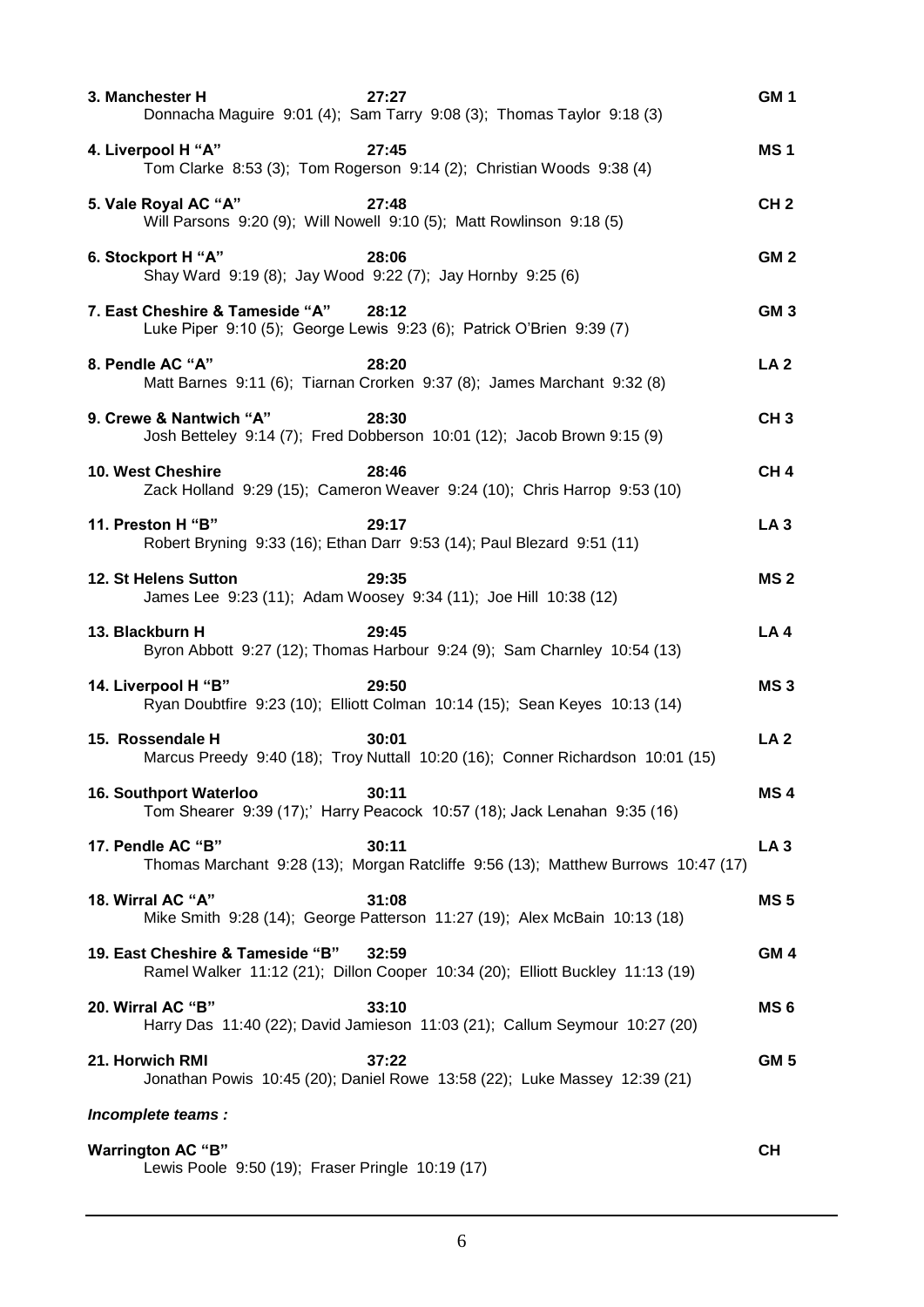# **Under 13 Boys 3 x 2.7 km**

| 1. Preston H                    | 29:16<br>Dean Tierney 9:17 (1); George Ashcroft 10:12 (2); Adam Roberts 9:47 (1)          | LA <sub>1</sub> |
|---------------------------------|-------------------------------------------------------------------------------------------|-----------------|
| 2. Vale Royal AC "A"            | 29:22<br>Josh Hinchley 9:38 (4); Sam Coleman 10:12 (3); Robert Weir 9:32 (2)              | CH <sub>1</sub> |
| 3. Warrington AC "A"            | 29:32<br>Luke Gamble 9:36 (3); Daniel Fox 9:49 (1); Sam Rostron 10:07 (3)                 | CH <sub>2</sub> |
| 4. Bury AC                      | 29:37<br>Sam Brooks 10:02 (12); George Yates 10:07 (6); Marcus Dey 9:28 (4)               | GM <sub>1</sub> |
| 5. Wirral AC "A"                | 29:37<br>leuan Kearney 9:43 (6); Arran Kearney 10:13 (4); Joe Wigfield 9:41 (5)           | <b>MS1</b>      |
| 6. Manchester H                 | 30:44<br>Connor Fazakerley 10:01 (10); Ben Skertchly 10:21 (8); Matty Fox 10:22 (6)       | GM <sub>2</sub> |
| 7. West Cheshire "A"            | 31:06<br>Christy Mageean 9:29 (2); Sam Grinter 10:42 (7); Curtis Rodway 10:55 (7)         | CH <sub>3</sub> |
| 8. Pendle AC "A"                | 31:10<br>Kai Atkins 9:49 (7); Jacob van-Geffen 10:44 (9); Gregan Baker 10:37 (8)          | LA <sub>2</sub> |
| 9. Trafford AC "A"              | 31:22<br>Colin Daly 9:40 (5); Mikey Kingston 10:25 (5); Xavier O; Hare 11:17 (9)          | GM <sub>3</sub> |
| 10. Crewe & Nantwich "A"        | 31:25<br>Jack Soulsby 10:39 (19); Jack Williamson 10:41 (14); William Kesteven 10:05 (10) | CH <sub>4</sub> |
| 11. Leigh H "B"                 | 31:29<br>Ben McLaughlin 10:23 (15); Ethan Jones 10:32 (11); Calum Smith 10:34 (11)        | GM <sub>4</sub> |
| 12. Wirral AC "B"               | 31:36<br>Sam Cross 10:34 (18); Jacob Brophy 10:51 (16); Daniel Evans 10:11 (12)           | <b>MS2</b>      |
| 13. Rossendale H                | 31:53<br>Ethan Radcliffe 10:02 (11); Harley Place 11:07 (12); Elliot Snape 10:44 (13)     | LA <sub>3</sub> |
| 14. East Cheshire & Tameside AC | 32:01<br>Ethan Hartshorne 11:21 (26); Ben Lanagan 10:09 (18); Jack Thomas 10:31 (14)      | GM <sub>5</sub> |
| 15. Wirral AC "C"               | 32:14<br>Patrick Delaney 10:25 (16); Jonathan Head 10:58 (15); Sam Tempest 10:51 (15)     | MS <sub>3</sub> |
| 16. St Helens Sutton "A"        | 32:18<br>James Mackell 10:21 (14); Joe Ford 10:22 (10); Ben Oldham 11:35 (16)             | MS <sub>4</sub> |
| 17. Halton & Frodsham           | 32:34<br>Chris Larkin 9:56 (8); Luke Southerton 11:18 (13); James Ennis 11:20 (17)        | CH <sub>5</sub> |
| 18. Warrington AC "B"           | 32:36<br>Jack Stubbins 10:00 (9); James Dykes 11:25 (17); Alex Crawley 11:11 (18)         | CH <sub>6</sub> |
| 19. Blackburn H                 | 33:16<br>Kristian McInery 10:46 (21); Jacob Roberts 11:04 (19); Rhys Charnley 11:26 (19)  | LA 4            |
| 20. Vale Royal "B"              | 33:23<br>John Humphries 10:44 (20); Luke Mills 11:15 (20); Alex doyle 11:24 (20)          | CH <sub>7</sub> |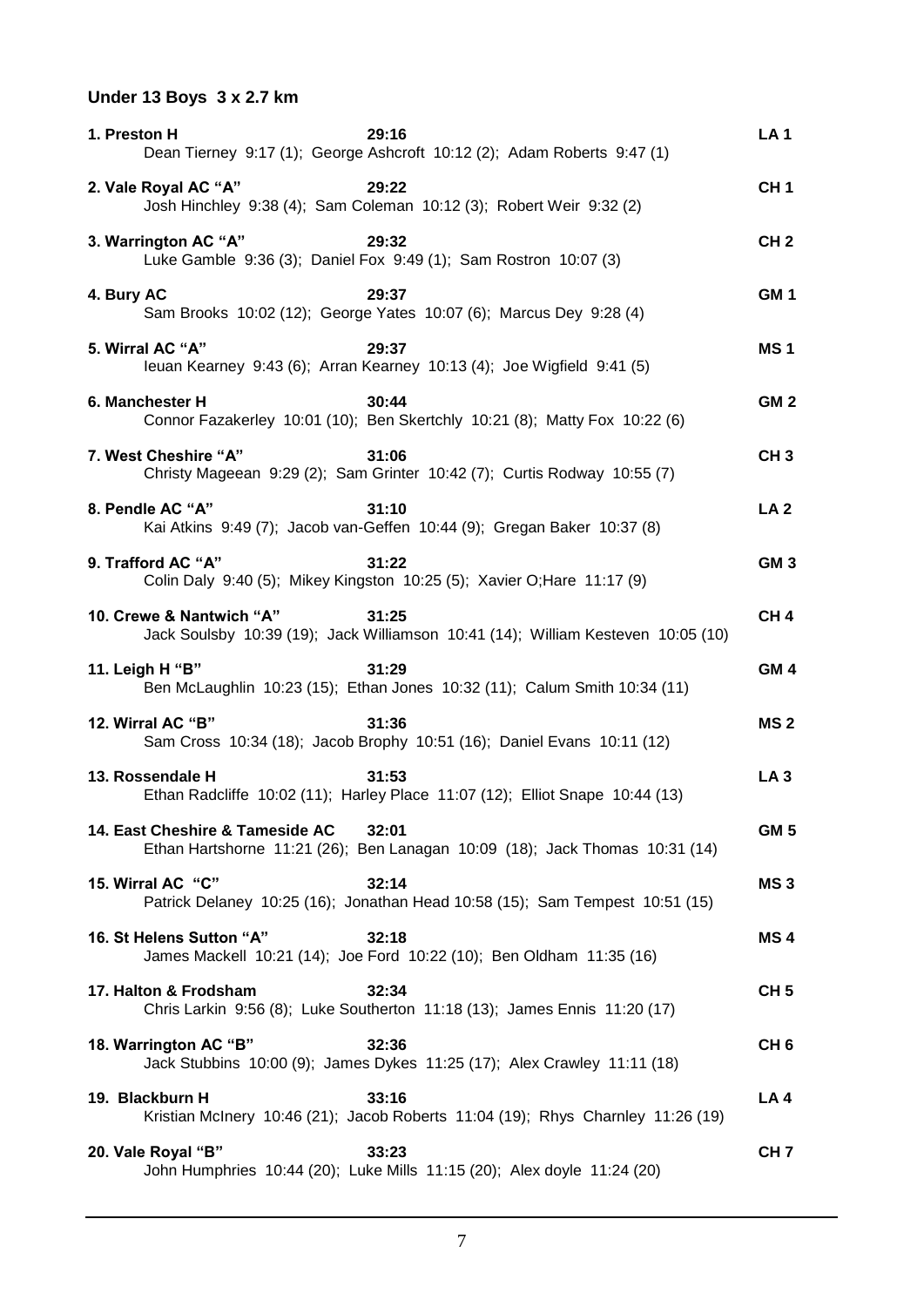| 21. West Cheshire "B"                                         | 33:33<br>Jac Goodall 10:54 (23); Thomas Harrop 11:09 (22); Harrison Brittan 11:30 (21)    | CH <sub>8</sub> |
|---------------------------------------------------------------|-------------------------------------------------------------------------------------------|-----------------|
| 22. Crewe & Nantwich "B"                                      | 33:40<br>Jordan Sides 10:52 (22); Harry Dobberson 11:09 (21); Joe Bennett 11:39 (22)      | CH <sub>9</sub> |
| 23. Southport Waterloo                                        | 34:15<br>Joe Manning 11:11 (25); Matty Howarth 12:29 (27); Kieran Vis 10:35 (23)          | <b>MS5</b>      |
| 24. Liverpool H "A"                                           | 34:20<br>Josh Lowe 12:00 (27); Daniel Preston 11:05 (25); Jay Prescot 11:15 (24)          | MS <sub>6</sub> |
| 25. Pendle AC "B"                                             | 36:31<br>Joe Lonsdale 10:28 (17); Spencer Phelan 12:58 (26); Harvey van Geffen 13:05 (25) | LA <sub>5</sub> |
| 26. St Helens Sutton "B"                                      | 37:18<br>Connor Whalley 11:04 (24); Anthony walker 11:44 (24); Peter Davis 14:30 (26)     | MS <sub>7</sub> |
| Incomplete teams :                                            |                                                                                           |                 |
| Leigh H "A"<br>Joseph Ware 10:18 (13); Shea Mellor 12:22 (23) |                                                                                           | <b>GM</b>       |
| <b>West Cheshire "C"</b><br>Rory Willson 13:19 (28)           |                                                                                           | <b>CH</b>       |

### **Acknowledgements** to :

Cheshire West and Chester Council for the use of Marbury Park and the assistance of the Head Ranger

\_\_\_\_\_\_\_\_\_\_\_\_\_\_\_\_\_\_\_\_\_\_\_\_\_\_\_\_\_\_\_\_\_\_\_\_\_\_\_\_\_\_\_\_\_\_\_\_\_\_\_\_\_\_\_\_\_\_\_\_\_\_

Cheshire Constabulary

Red Cross for First Aid

Vale Royal AC for local organisation and setting out the course, marshalling and controlling car parking

Officials from Cheshire, Merseyside and Greater Manchester for their services on the day.

Alison Lysons who agreed to act as entry secretary for the event.

### *NOTE that the results of the Ladies and Girls start on the next page.*

LOST PROPERTY : a set of "ladies gear" was left in a bag Also a pair of coloured wellington boots

These are held by Bob Lynch of Macclesfield so please contact him if they are yours : Pauline\_lynch@hotmail.com

If you find any corrections to the results please send to John Driscoll on  $ild@sumf$ ield.co.uk

I will not be able to deal with any after the end of this week for at least 2 weeks.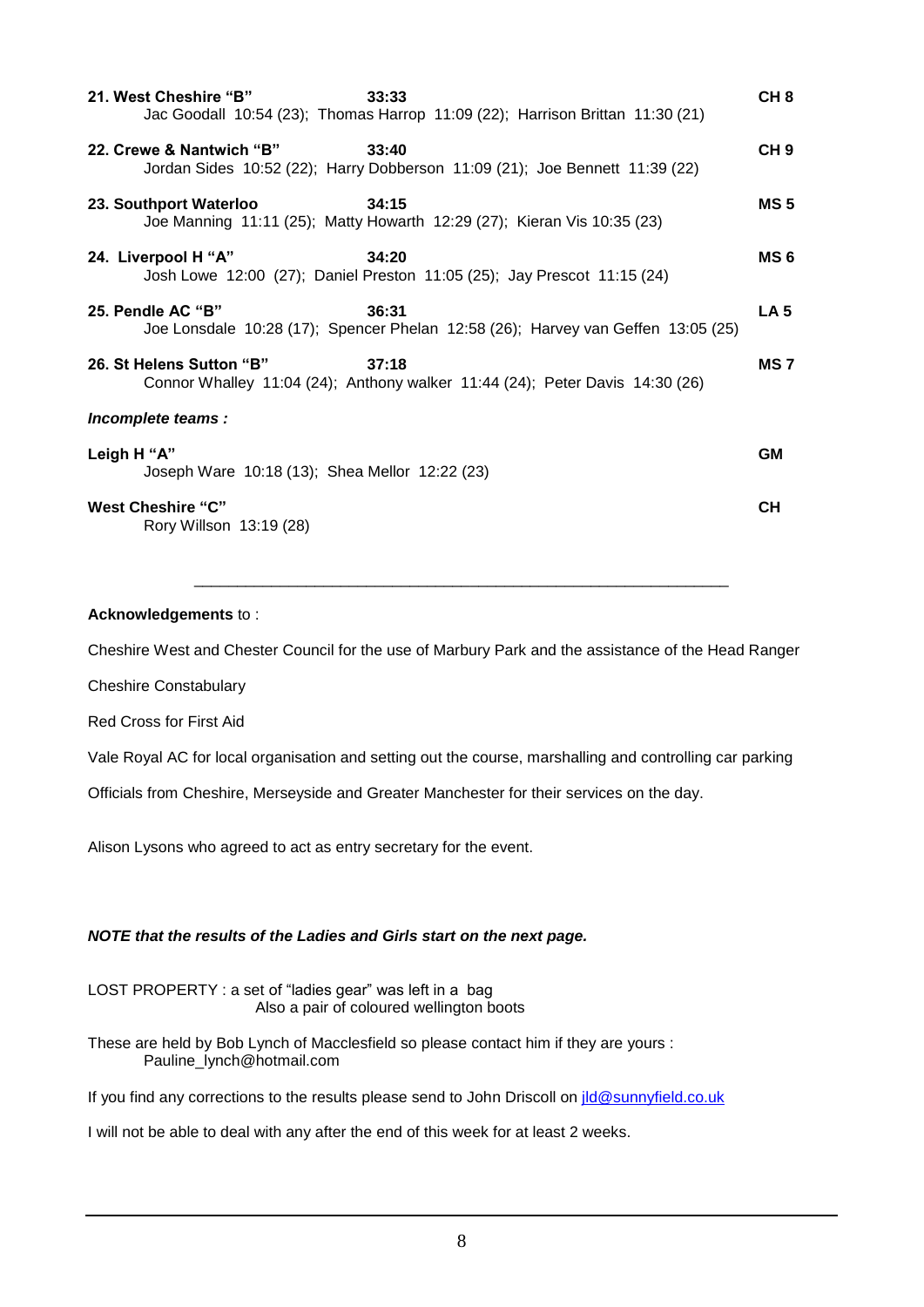# **Senior Ladies 3 x 5.4 km**

| 1. Liverpool H&AC "A"<br>58:46<br>S Whiteside 20:00 (5); K Walker 20:03 (4); HM Barrett 18:43 (1)                                                                                                                                 | <b>MS1</b>                         |
|-----------------------------------------------------------------------------------------------------------------------------------------------------------------------------------------------------------------------------------|------------------------------------|
| 58:53<br>2. Leigh H&AC "A"<br>Laura Riches 19:14 (1); Abigail Howarth 20:13 (2); Dianne Allen 19:26 (2)                                                                                                                           | GM <sub>1</sub>                    |
| 3. Liverpool H&AC "B"<br>1:00:05<br>C Quaress 19:44 (2); L Quine 20:03 (3); S Jarvis 20:18 (3)                                                                                                                                    | <b>MS2</b>                         |
| 4. Wirral AC<br>1:02:06<br>Hannah Tarver 19:53 (4); Aimee Bartley 21:38 (5); Sarah Kearney 20:35 (4)                                                                                                                              | MS <sub>3</sub>                    |
| 5. Salford H<br>1:03:03<br>Anna Weaver 20:01 (6); Hayley Kuter 18:54 (1); Anneka Sanders 24:08 (5)                                                                                                                                | nc                                 |
| 6. Vale Royal AC "A"<br>1:03:58<br>Jodie Spencer 21:17 (17); Kathy Stringer 22:29 (8); Ameilia Pettitt 20:12 (6)<br>7. Wilmslow RC "A"<br>1:04:04<br>Sharon Johnstone 20:09 (14); Diane McVey 21:43 (7); Vicky McKinnon 22:12 (7) | CH <sub>1</sub><br>CH <sub>2</sub> |
| 8. Blackburn H "A"<br>1:04:35<br>Beckie Taylor 20:14 (8); Katie Trickett 21:27 (6); Shelley Tattersall 22:54 (8)                                                                                                                  | <b>LA1</b>                         |
| 9. Blackpool Wyre & Fylde AC "A"<br>1:05:37<br>Lauren Gowland 20:40 (9); Laura Mountjpy 23:22 (9); Bev Wright 21:35 (9)                                                                                                           | <b>LA 2</b>                        |
| 1:05:45<br>10. Southport Waterloo AC<br>Stephanie May 20:53 (10); Rachel Jacks 23:35 (11); Tracey Peters 21:17 (10)                                                                                                               | MS <sub>4</sub>                    |
| 11. Liverpool H&AC "C"<br>1:06:30<br>O Perez 22:17 (18); R Donohue 22:31 (14); K Upton 21:42 (11)                                                                                                                                 | <b>MS5</b>                         |
| 12. Stockport H "A"<br>1:07:15<br>Helen Walsh 21:00 (12); Imogen Nutter 23:33 (12); Nicola Berry 22:42 (12)                                                                                                                       | GM <sub>2</sub>                    |
| 13. Warrington AC<br>1:07:44<br>Kate Titlow 21:08 (13); Katie Ashcroft 23:29 (13); Rachel Jefferson 23:07 (13)                                                                                                                    | CH <sub>3</sub>                    |
| 14. Penny Lane Striders "A"<br>1:08:18<br>Maria Kelly 21:12 (16); Jane Eardley 23:47 (16); Pam Thurtle 23:19 (14)                                                                                                                 | MS <sub>6</sub>                    |
| 15. Wilmslow RC<br>1:08:31<br>Sally Price 23:37 (27); Rachel Peers 23:04 (17); Katy Green 21:50 (15)                                                                                                                              | GM <sub>3</sub>                    |
| 16. Macclesfield H&AC<br>1:08:46<br>Seren Bundy-Davies 22:43 (20); Carol Bird 24:35 (21); Kristy Readman 21:28 (16)                                                                                                               | CH <sub>4</sub>                    |
| 1:09:03<br>17. Leigh H "B"<br>Georgina Leck 20:06 (7); Ursula Mellor 27:05 (20); Bethany Jones 21:52 (17)                                                                                                                         | GM <sub>4</sub>                    |
| 18. East Cheshire & Tameside "A"<br>1:09:26<br>Pam Read 23:19 (24); Jenny Read 23:39 (18); Kate Kelly 22:28 (18)                                                                                                                  | GM <sub>5</sub>                    |
| 19. Wilmslow RC "B"<br>1:10:10<br>Nicky Mowat 23:27 (25); Kate Sutton 23:51 (22); Christine Geraghty 22:52 (19)                                                                                                                   | CH <sub>5</sub>                    |
| 20. Bury AC "A"<br>1:10:35<br>Katie Geelan 20:57 (11); Nicola Ryan 23:28 (10); Caitlin Cole 26:10 (20)                                                                                                                            | GM <sub>6</sub>                    |
| 21. Blackpool Wyre & Fylde AC "B"<br>1:10:48<br>Stasia Bligh 23:36 (26); Gemma Unsworth 23:34 (19); Andrea Smith 23:38 (21)                                                                                                       | LA <sub>3</sub>                    |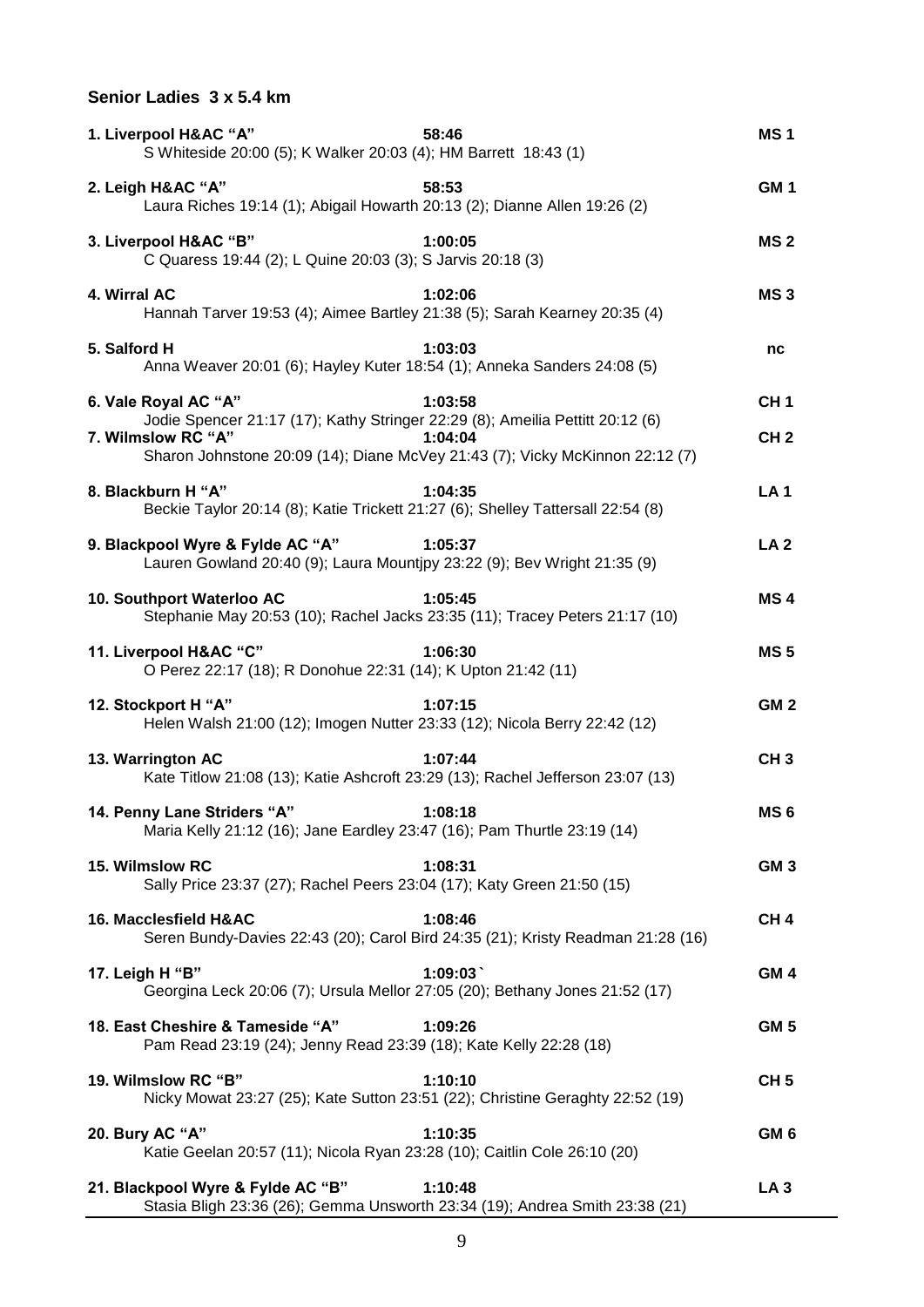| 22. Liverpool H&AC "D"<br>1:10:54<br>M Murphy 22:56 (23); K Dalby 25:48 (26); S Jackson 22:10 (22)                               | MS 7            |
|----------------------------------------------------------------------------------------------------------------------------------|-----------------|
| 23. West Cheshire AC<br>1:10:59<br>Eleanor Robinson 23:51 (30); Lisa Davies 24:28 (24); Heather McLintock 22:40 (23)             | CH <sub>6</sub> |
| 24. East Cheshire & Tameside "B"<br>1:11:45<br>Janine Ridgard 22:42 (19); Tracy Gibson 25:00 (23); Janet Grint 24:03 (24)        | GM <sub>7</sub> |
| 1:13:39<br>25. Spectrum Striders<br>Karon Forster 22:47 (21); Carolyn Arber 27:20 (28); Shirley Anderson 23:32 (25)              | CH <sub>7</sub> |
| 26. Blackpool Wyre & Fylde AC "C"<br>1:14:01<br>Laura Lawler 23:50 (29); Alison Titterington 24:32 (25); Tanya Barlow 25:39 (26) | LA4             |
| 27. South Cheshire H<br>1:15:05<br>Jeanette Hatton 29:33 (35); Rebecca Marshall 22:37 (32); Ruth Pryce 22:55 (27)                | CH <sub>8</sub> |
| 28: Vale Royal AC "B"<br>1:15:30<br>Jacky Thorn 22:50 (22); Diane Newsham 27:56 (30); Jo Edwards 24:46 (28)                      | CH <sub>9</sub> |
| 29. Penny Lane Striders "B"<br>1:16:05<br>Tarja Kinnunen 25:59 (32); Michelle Cobourn 24:27 (29); Oonagh Jacquest 25:39 (29)     | MS <sub>8</sub> |
| 30. St Helens Sutton<br>1:20:06<br>Katie Bowers-Folan 23:48 (28); Julia Eccleston 25:00 (27); Louise Hayes 31:18 (30)            | MS <sub>9</sub> |
| 31. Lytham St Annes "A"<br>1:21:35<br>Barbara Holmes 24:14 (31); Fiona Geldard 28:49 (33); Sylvia gittings 28:32 (31)            | LA <sub>5</sub> |
| 32. Lytrham St Annes "B"<br>1:44:35<br>Janice Cobley 28:44 (34); Pam Binns 33:09 (34); Dawn Lock 42:42 (32)                      | LA <sub>6</sub> |
| Incomplete teams :                                                                                                               |                 |
| <b>Stockport H "B"</b><br>Kerry Wood-Doyle 21:11 (15); Lesley Sinclair 23:40 (15)                                                | <b>GM</b>       |
| <b>Salford H</b><br>Denise Wakefield 26:01 (33); Joanne Aplin 24:51 (31)                                                         | nc              |
| Leigh H<br>Sarah Griffiths 19:50 (3)                                                                                             | nc              |
| Mixed clubs team : Bury AC/Warrington AC<br>Katie Brough (W) 18:34; Sophie Sasimowicz (B) 24:56; Lucy Hodgson (B) 24:03          |                 |
| Under 17 Ladies (3 x 2.7 km)                                                                                                     |                 |
| 1. Stockport H<br>28:54<br>Megan Ashelby 10:04 (6); Chelsea Jarvis 9:19 (1); Mollie Williams 9:31 (1)                            | nc              |
| 2. Ribble Valley<br>30:10<br>Lucy Lennon 10:03 (5); Millie Wood 9:38 (2); Georgie Smith 10:29 (2)                                | <b>LA1</b>      |
| 3. Stockport H "A"<br>30:32<br>Elizabeth Apsley 9:50 (3); Rosa Chrystie Lowe 10:31 (4); Olivia Wild 10:11 (3)                    | GM <sub>1</sub> |
| 4. Rossendale H "A"<br>30:59                                                                                                     | LA <sub>2</sub> |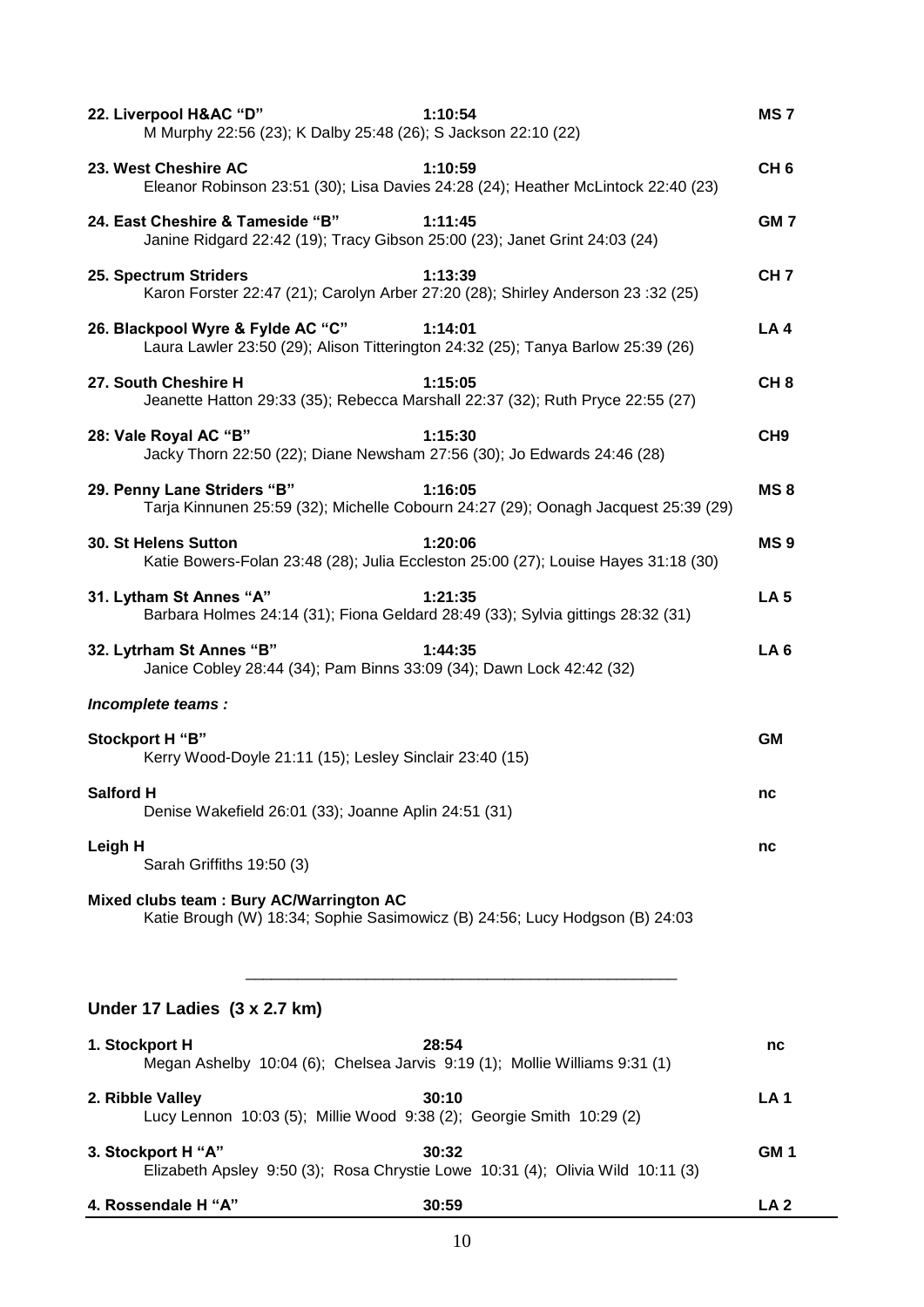| Rebecca Flanagan 9:43 (1); Megan Solomon 10:31 (3); Lean Williamson 10:45 (4)                                           |                 |
|-------------------------------------------------------------------------------------------------------------------------|-----------------|
| 31:01<br>5. Preston H<br>Grace Maddox 10:30 (10); Emma Hargreaves 10:21 (6); Rachael Scott 10:10 (5)                    | LA <sub>3</sub> |
| 6.Vale Royal "A"<br>31:06<br>Lucy Scott 10:08 (7); Clara Pettitt 10:31 (5); Emma Pyatt 10:27 (6)                        | CH <sub>1</sub> |
| 31:10<br>7. Leigh H<br>Katie Roberts 11:23 (15); Sabrina Walley 9:57 (9); Leah Peploe 9:50 (7)                          | GM <sub>2</sub> |
| 31:47<br>8. Bury AC<br>Katie Buckley 9:51 (4); Alana Grundy 11:13 (8); Katie Hurts 10:43 (8))                           | GM <sub>3</sub> |
| 9. Wirral AC "A"<br>31:59<br>Emily Kearney 9:47 (2); Heather Nuttall 11:05 (7); Fiona Nuttall 11:07 (9)                 | MS <sub>1</sub> |
| 10. Stockport H "B"<br>33:16<br>Roisin Clegg 11:08 (12); Sophie Williams 10:38 (11); Alice Hughes 11:30 (10)            | GM <sub>4</sub> |
| 11. Vale Royal AC "B"<br>33:21<br>Jade Evans 10:23 (8); Cerys Heaher 11:41 (12); Lucy Burch 11:17 (11)                  | CH <sub>2</sub> |
| 12. Rossendale H "B"<br>34:14<br>Rebecca Bevan 11:20 (14); Elizabeth Longshaw 10:59 (13); Katherine Pegg 11:55 (12)     | LA4             |
| 13. Blackburn H "A"<br>34:51<br>Katie Buckingham 10:46 (11); Holly Ballantine 10:57 (10); Ann-Marie Gray 13:08 (13)     | <b>LA 5</b>     |
| 14. St Helens Sutton<br>35:02<br>Rachel McGoldrick 11:10 (13); Maria McGoldrick 11:21 (14); Megan Cunliffe 12:31 (14)   | nc              |
| 15. East Cheshire & Tameside<br>35:13<br>Hayley Simpson 11:35 (16); Danielle Dignan 11:27 (15); Clare Dignan 12:11 (15) | GM <sub>5</sub> |
| 16. Crewe & Nantwich AC<br>38:00<br>Lauren Whittaker 12:34 (18); Alice Dodds 13:01 (16); Katie Lennon 12:25 (16)        | CH <sub>3</sub> |
| Incomplete teams :                                                                                                      |                 |
| Vale Royal AC "C"<br>Rebecca Hirst 10:25 (9)                                                                            | <b>CH</b>       |
| Rossendale H "C"<br>Chloe Law 12:19 (17)                                                                                | LA              |
| Under 15 Girls (3 x 2.7 km)                                                                                             |                 |
| 1. Warrington AC "A"<br>29:05<br>Sarah McGrail 9:52 (5); Harriet Knowles-Jones 9:05 (1); Elizabeth Smith 10:08 (1)      | CH <sub>1</sub> |
| 2. Stockport H "A"<br>29:30<br>Lily McGuinness 10:09 (6); Lucy Donaghy 9:29 (4); Katy Whiteoak 9:52 (2)                 | GM <sub>1</sub> |
| 3. Blackburn H&AC<br>29:47<br>Phoebe Howe 10:21 (11); Elizabeth Greenwood 9:25 (5); Grace Handley 10:01 (3)             | LA <sub>1</sub> |
| 4. Vale Royal AC "A"<br>29:52<br>Amy Hinchley 9:21 (1); Megan Hough 9:50 (2); Chloe Broad 10:41 (4)                     | CH <sub>2</sub> |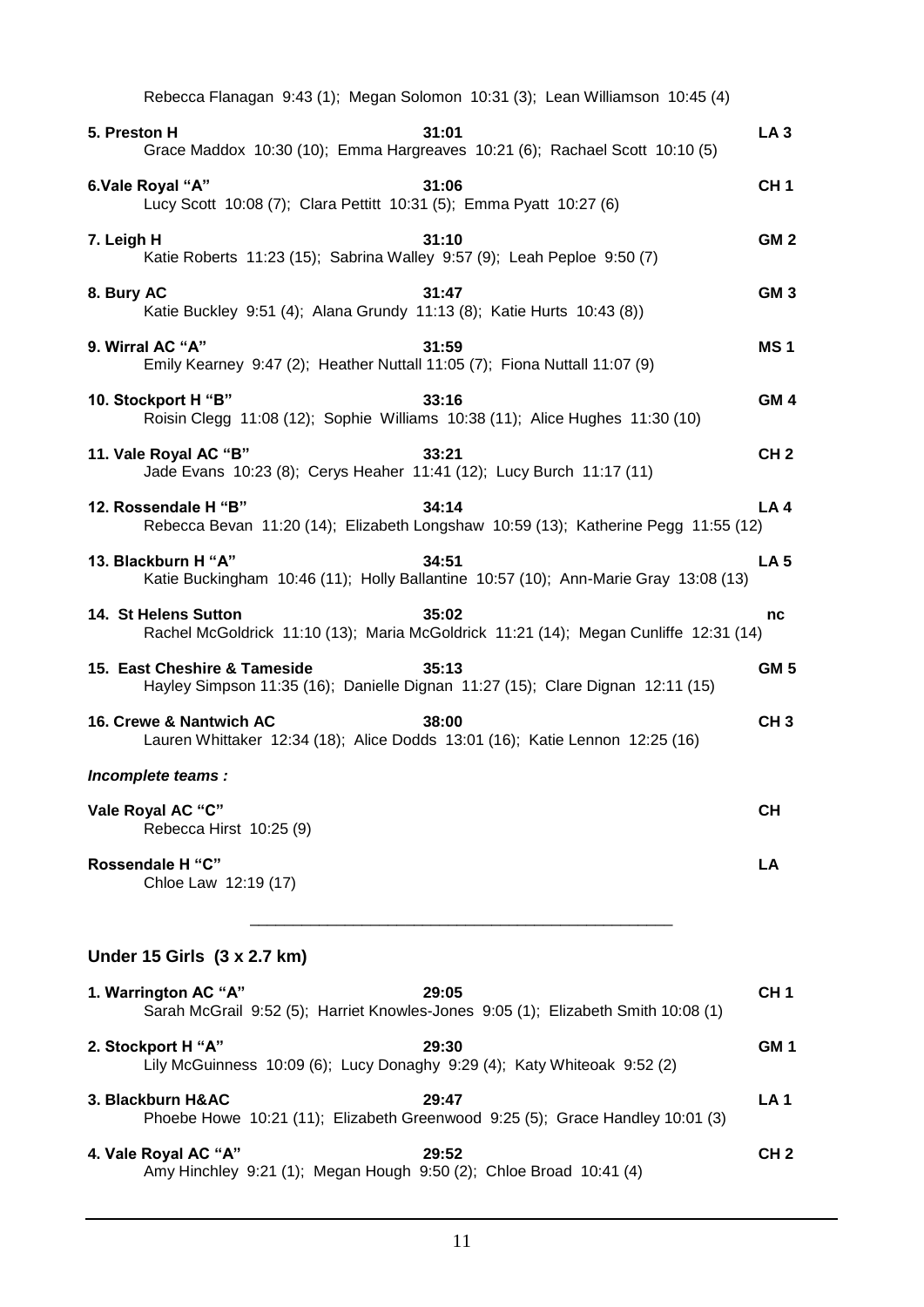| 5. Liverpool H "A"                                                                                     | 29:54<br>Sophia Brennan 9:32 (2); Mollie Thompson 10:06 (3); Danielle Webb 10:16 (5)                 | MS <sub>1</sub> |
|--------------------------------------------------------------------------------------------------------|------------------------------------------------------------------------------------------------------|-----------------|
| 6. Preston H "A"<br>Beth Blackwell 9:46 (3); Max Smith 10:19 (6); Meg Beckett 10:30 (6)                | 30:35                                                                                                | LA <sub>2</sub> |
| 7. Warrington AC "B"                                                                                   | 31:04<br>Georgia Aston-Massey 10:13 (9); Olivia Bush 10:37 (9); Victoria Ramsbottom 10:14 (7)        | CH <sub>3</sub> |
| 8. Stockport H "B"<br>Juliet Downs 10:13 (10); Cloe Lockett 10:32 (8); Emma Donaghy 10:42 (8)          | 31:27                                                                                                | GM <sub>2</sub> |
| 9. Blackpool Wyre & Fylde<br>Annie Bradshaw 10:37 (13); Jess Rogers 10:54 (12); Deni Impett 10:22 (9)  | 31:53                                                                                                | LA <sub>3</sub> |
| 10. Crewe & Nantwich "A"                                                                               | 32:33<br>Anna Cawdron 10:38 (14); Freya Taylor-Hatswell 10:47 (11); Cara Gibbons 11:08 (10)          | CH <sub>4</sub> |
| 11. Liverpool H "B"<br>Annie Gray 10:11 (7); Rachel Hart 10:56 (10); Emily Rowe 11:37 (11)             | 32:44                                                                                                | <b>MS2</b>      |
| 12. Rossendale H "A"                                                                                   | 33:11<br>Charlotte Waddington 10:11 (8); Shona Monks 11:32 (14); Isabella Lewis 11:28 (12)           | LA <sub>4</sub> |
| 13. Warrintgton AC "C"                                                                                 | 33:17<br>Louise Watterson 11:15 (23); Amy Renton 10:40 (15); Laura Nicholson 11:22 (13)              | CH <sub>5</sub> |
| 14. East Cheshire & Tameside "B"                                                                       | 33:18<br>Alannah Newell 10:58 (19); Alarna Brockley 11:15 (17); Leah Meredith 11:05 (14)             | GM <sub>3</sub> |
| 15. East Cheshire & Tameside "A"                                                                       | 33:22<br>Niamh Hartshorne 10:48 (16); Emma Dixson 11:12 (16); Millie McIvor 11:22 (15)               | GM <sub>4</sub> |
| 16. St Helens Sutton "A"                                                                               | 33:42<br>Olivia Harwood Moss 11:27 (25); Lucy Griffiths 11:03 (20); Shannon Partington 11:12 (16)    | MS <sub>3</sub> |
| 17. Preston H "B"                                                                                      | 34:09<br>Holly Johnstone 10:42 (15); Elisha Lyttle 10:53 (13); Olivia Roberts 12 34 (17)             | <b>LA 5</b>     |
| 18. Stockport H "C"                                                                                    | 34:28<br>Eliza Brackenridge Jones 10:56 (18); Emily Hughes 11:32 (19); Emma Chrystie Lowe 12:00 (18) | GM <sub>5</sub> |
| 19. Bury AC<br>Eleanor Boyle 11:35 (27); Jennifer Smalley 11:20 (23); Antonia Kean 11:36 (19)          | 34:31                                                                                                | GM <sub>6</sub> |
|                                                                                                        |                                                                                                      |                 |
| 20. Rossendale H "B"                                                                                   | 35:08<br>Beatrice Troman 11:19 (24); Sophie Murphy 11:38 (24); Jessica Nelson 12:11 (20)             | LA <sub>6</sub> |
| 21. Ribble Valley                                                                                      | 35:17<br>Eleanor Bolton 11:02 (21); Charlotte Moxam 11:38 (21); Charlotte Forth 12:37 (21)           | LA <sub>7</sub> |
| 22. Vale Royal AC "B"<br>Amy Nolan 11:29 (26); Becky Smith 12:01 (26); Lois Roebotham 12:03 (22)       | 35:33                                                                                                | CH <sub>6</sub> |
| 23. Rossendale H<br>Lucy Moore 10:59 (20); Ellanor Solomon 11:24 (18); Lucy Wood 13:29 (23)            | 35:52                                                                                                | nc              |
| 24. Leigh H<br>Olivia Stone 11:35 (28); Katie Hatton 11:42 (25); Eleanor Bond 12:40 (24)               | 35:57                                                                                                | GM 7            |
| 25. St Helens Sutton "B"<br>Emily Roberts 12:51 (30); Lauren Wilcock 13:39 (27); Alex Glynn 13:04 (25) | 39:34                                                                                                | MS <sub>4</sub> |

*Incomplete teams ;*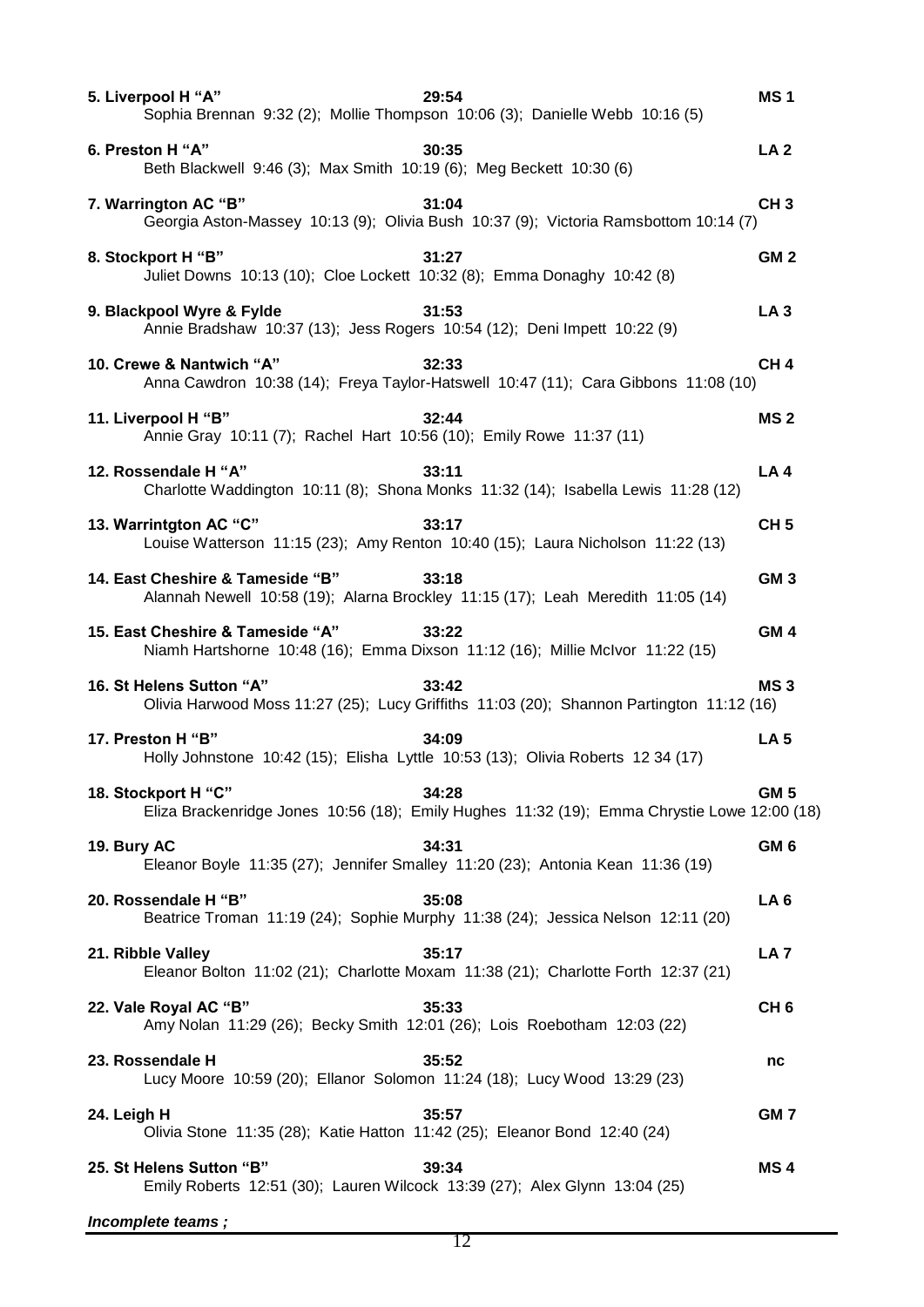| Wirral AC "A"<br>Sophie Tarver 9:48 (4); Aileen Kearney 10:37 (7)                                                   | ΜS              |
|---------------------------------------------------------------------------------------------------------------------|-----------------|
| <b>West Cheshire</b><br>Katie Clarke 10:31 (12); Sophie Carter 12:09 (22)                                           | <b>CH</b>       |
| <b>Horwich RMI</b><br>Abby Cox 13:53 (31); Jenny Unsworth 12:50 (28)                                                | <b>GM</b>       |
| <b>Halton &amp; Frodsham</b><br>Kiera Grady 10:54 (17)                                                              | nc              |
| Stockport H "D"<br>Ruth Sinclair 11:09 (22)                                                                         | <b>GM</b>       |
| <b>Crewe &amp; Nantwich "B"</b><br>Annie Huntbach 11:53 (29)                                                        | <b>CH</b>       |
| Under 13 Girls (3 x 2.7 km)                                                                                         |                 |
| 1. Liverpool H&AC "A"<br>30:14<br>Emily Gray 9:59(3); Paige Misund 10:22 (3); Beth Strange 9:53 (1)                 | MS <sub>1</sub> |
| 30:39<br>2. Manchester H<br>Beth Barlow 10:02 (4); Danielle Stringer 9:59 (1); Megan Taylor 10:38 (2)               | GM <sub>1</sub> |
| 3. Warrington AC<br>31:15<br>Melissa Boyer 9:52 (2); Lauren Goddard 10:18 (2); Lauren Ferris 11:05 (3)              | CH <sub>1</sub> |
| 4. Liverpool H "B"<br>31:26<br>Lucy Miller 10:10 (5); Faye Ireland 10:31 (4); Georgia Shirley 10:45 (4)             | MS <sub>2</sub> |
| 5. Hyndburn AC<br>31:31<br>Alexa McTiffin 10:31 (6); Charlie Coy 10:44 (6); Blythe Fourie 10:16 (5)                 | <b>LA1</b>      |
| 6. Wirral AC "A"<br>32:24<br>Krystina Martindale 10:34 (8); Lucy Lefeuvre 11:09 (9); Olivia Waring 10:41 (6)        | MS <sub>2</sub> |
| 7. Stockport H "A"<br>32:37<br>Rebbeca Jones 10:40 (9); Natasha Harrison 10:59 (7); Emma Flynn 9:58 (7)             | GM <sub>2</sub> |
| 32:43<br>8. Vale Royal "A"<br>Caitlin Dimmick 10:33 (7); Rebecca Williams 11:14 (10); Georgina Denham 10:56 (8)     | CH <sub>2</sub> |
| 9. Rossendale H "A"<br>33:03<br>Corina Haworth 11:05 (14); Sarah Longshaw 11:01 (11); Shauna Williamson 10:57 (9)   | LA <sub>2</sub> |
| 33:13<br>10. Blackburn H<br>Natalya Irvine 10:54 (12); Hannah Cookson 10:47 (8); Rose Abbott 11:32 (10)             | LA <sub>3</sub> |
| 11. Manchester H<br>33:15<br>Eleanor Kenney 9:51 (1); Emily Hughes 11:09 (5); Alica Brogan 12:15 (11)               | nc              |
| 12. Stockport H "B"<br>34:22<br>Naomi Sinclair 10:46 (11); Francesca Carosi 11:31 (12); Abbie Wood Doyle 12:05 (12) | GM <sub>3</sub> |
| 13. West Cheshire<br>34:33<br>Sophie Hemmingbrough 11:07 (15); Issy Clarke 11:30 (15); Sophie O'Kines 11:56 (13)    | CH <sub>3</sub> |
| 14. Wirral AC "B"<br>34:34                                                                                          | MS <sub>4</sub> |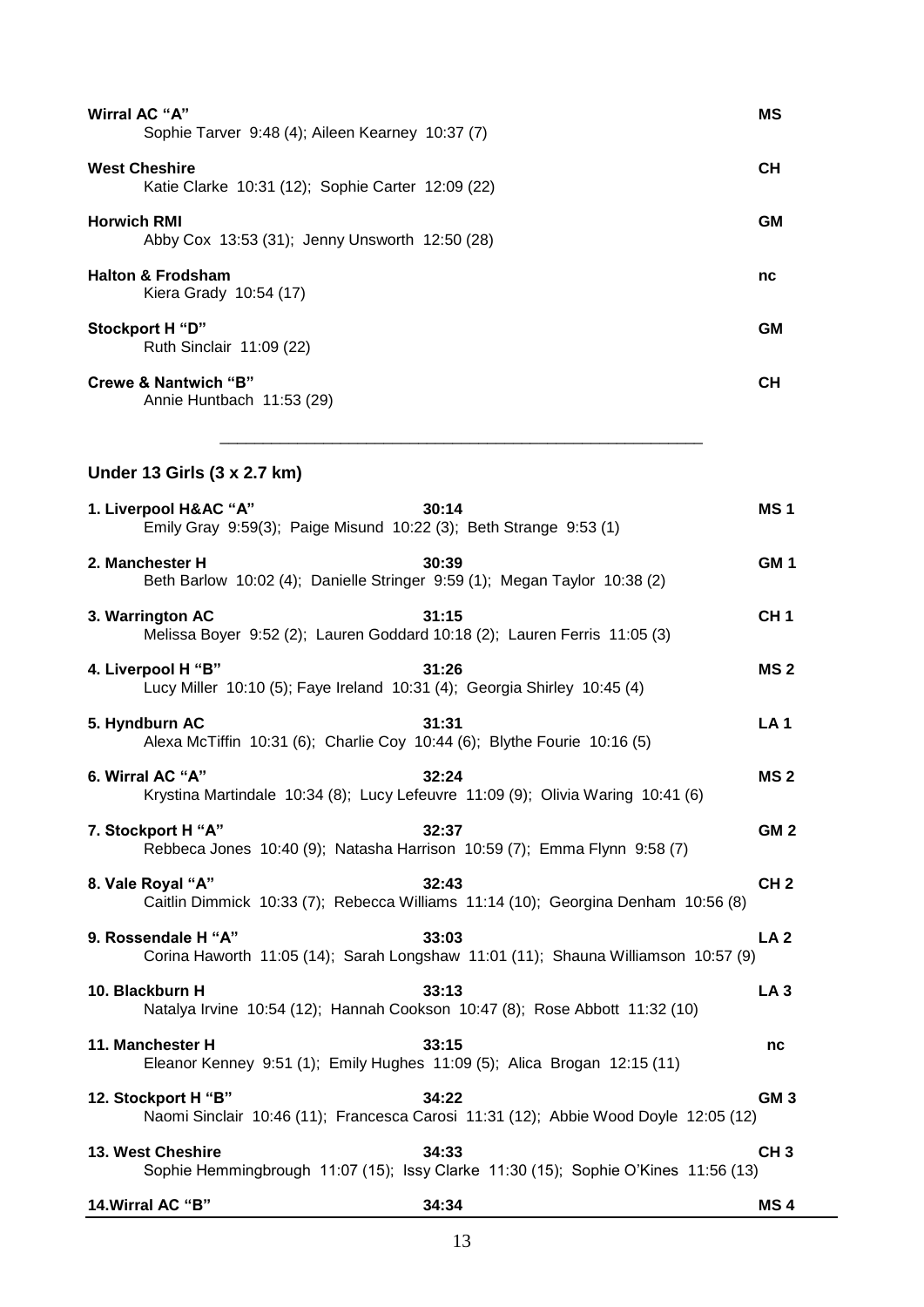| Juliet Hodder 11:00 (13); Elle Head 12:16 (18); Hannah Das 11:18 (14)                                                             |                 |
|-----------------------------------------------------------------------------------------------------------------------------------|-----------------|
| 15. Preston H "A"<br>34:37<br>Charlotte Crook 10:43 (10); Holly Keelan 11:47 (13); Hannah Mullholland 12:07 (15)                  | LA <sub>4</sub> |
| 34:40<br>16. St Helens Sutton "A"<br>Alex Bottomley 11:39 (18); Susan Shirling 10:53 (14); Abbie Roberts 12:08 (16)               | <b>MS5</b>      |
| 17. Liverpool H "C"<br>34:49<br>Jessica Cook 11:24 (16); Mia Alsamarie 11:41 (16); Mia Perry 11:44 (17)                           | MS <sub>6</sub> |
| 18. Crewe & Nantwich<br>35:05<br>Sarah Dufour Jackson 12:13 (21); Kateryn Mooney 11:03 (17); Emma Welch 11:49 (18)                | CH <sub>4</sub> |
| 19. Liverpool H "D"<br>35:15<br>Grace Preston 11:28 (17); Isabel St John 12:13 (19); Maddie Broad 11:34 (19)                      | MS <sub>7</sub> |
| 20. Southport Waterloo "A"<br>36:21<br>Alex Webb 13:42 (26); Nisha Kumari-Webster 12:31 (24); Emma Alderson 10:08 (20)            | MS <sub>8</sub> |
| 21. Liverpool H "E"<br>36:45<br>Emily Lucas 12:03 (19); Millie Rain 12:09 (20); Lucinda Shannon 12:33 (21)                        | MS <sub>9</sub> |
| 22. Vale Royal AC "B"<br>37:04<br>Emily Oakes 12:58 (25); Jasmin Thompson 11:48 (21); Molly Whitehead 12:18 (22)                  | CH <sub>5</sub> |
| 23. Preston H "B"<br>38:12<br>Charlotte Johnstone 12:25 (22); Tegan Macuras 13:12 (22); Emily Holden 12:35 (23)                   | LA <sub>5</sub> |
| 24. St Helens Sutton "B"<br>39:05<br><b>MS10</b><br>Freya Roberts 12:52 (24); Ellie Mawdsley 13:28 (25); Caitlin Young 12:45 (24) |                 |
| Incomplete teams;                                                                                                                 |                 |
| <b>Bury AC</b><br>Teegan Brady 12:35 (23); Jenna Allen-Cartwright 13:10 (23)                                                      | <b>GM</b>       |
| Liverpool H&AC "F"<br>Emily Deroy 12:09 (20);                                                                                     | <b>MS</b>       |